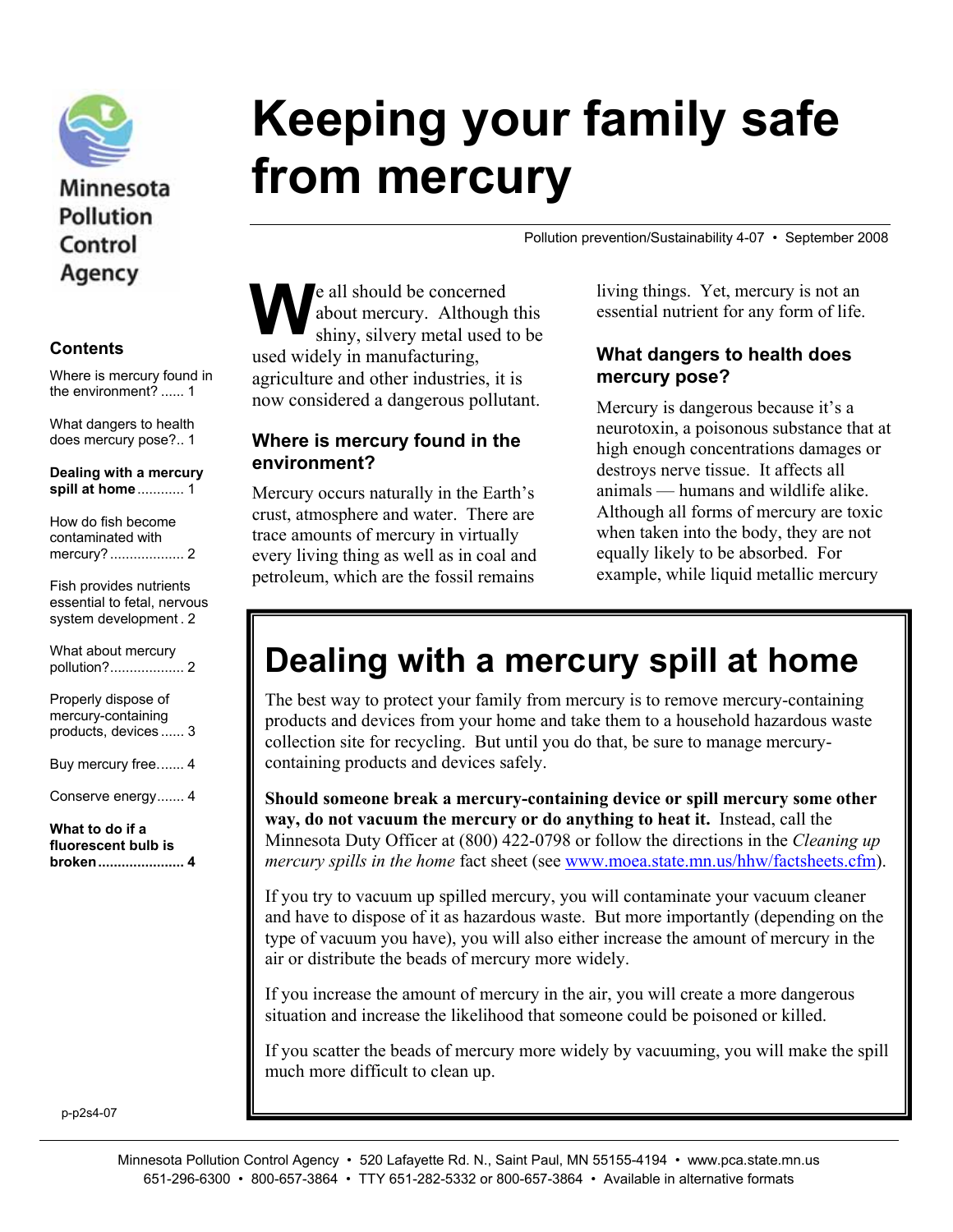does not penetrate the skin rapidly, the lungs readily absorb mercury vapor. If, on the other hand, metallic mercury is swallowed, the digestive system rejects it.

**The greatest health danger from elemental mercury is breathing mercury vapor.** Mercury is unique in that, at room temperature, it is liquid and vaporizes like water. Mercury vapor is invisible and odorless to humans. These properties make mercury spills, such as breaking a mercury thermometer in a warm or poorly ventilated space, potentially dangerous. Inhaling a large amount of mercury vapor can result in damage to the central nervous system, kidneys and liver — even death.

Of the mercury compounds that can potentially harm human health, methylmercury, a potent neurotoxin, is of greatest concern. We ingest this organic compound when we eat fish.

#### **How do fish become contaminated with mercury?**

Sediment-dwelling bacteria in water bodies produce methylmercury using mercury deposited from the air. Zooplankton take up the methylmercury as they filter the water, and when small fish eat these microscopic animals, the methylmercury is incorporated in the flesh of the fish.

Methylmercury poses the greatest threat to individuals whose nervous systems are still developing or who rely on fish for much of their diet. Methylmercury hampers the development of the nervous systems of fetuses and children under age 15, and in severe cases causes irreversible brain damage. It's estimated that, in the United States, hundreds of thousands of newborns each year are at increased risk of learning disabilities because of prenatal exposure to methylmercury.

#### **Fish provides nutrients essential to fetal, nervous system development.**

Should we stop eating fish because it contains methylmercury? No, but we need to be mindful of the risks posed by contaminants in fish. Fish remains an excellent source of protein, vitamins and minerals, and it is low in saturated fat. The oils in fish are important for brain and eye development, and the omega-3 fatty acids may help prevent heart disease.



*Mercury in homes is not always easily seen. Here, the cover has been removed from a wall-mounted tiltswitch thermostat to reveal the ampule of mercury behind the cluster of wires.* 

How much fish can one safely eat? That depends. The levels of methylmercury in fish depend on what the fish eat, how long they live, and how high they are in the food chain. Large, predatory fish, such as walleye, northern pike, shark and swordfish, have the highest concentrations.

Women who are pregnant and nursing mothers need to take extra precautions. And when they plan meals, parents need to remember that their childrens' nervous systems are still developing and are vulnerable to methylmercury damage. A good way to keep exposure to a safe level is to follow the Minnesota Department of Health's fish consumption guidelines (see www.health.state.mn.us/divs/eh/fish/index.html).

#### **What about mercury pollution?**

Because of its unique physical properties, mercury can cycle between land, air and water.

Almost all the mercury that contaminates Minnesota's water bodies and fish comes from the air. Because mercury vapor can be transported long distances in the atmosphere, most of Minnesota's mercury emissions are deposited in other states and countries, and most

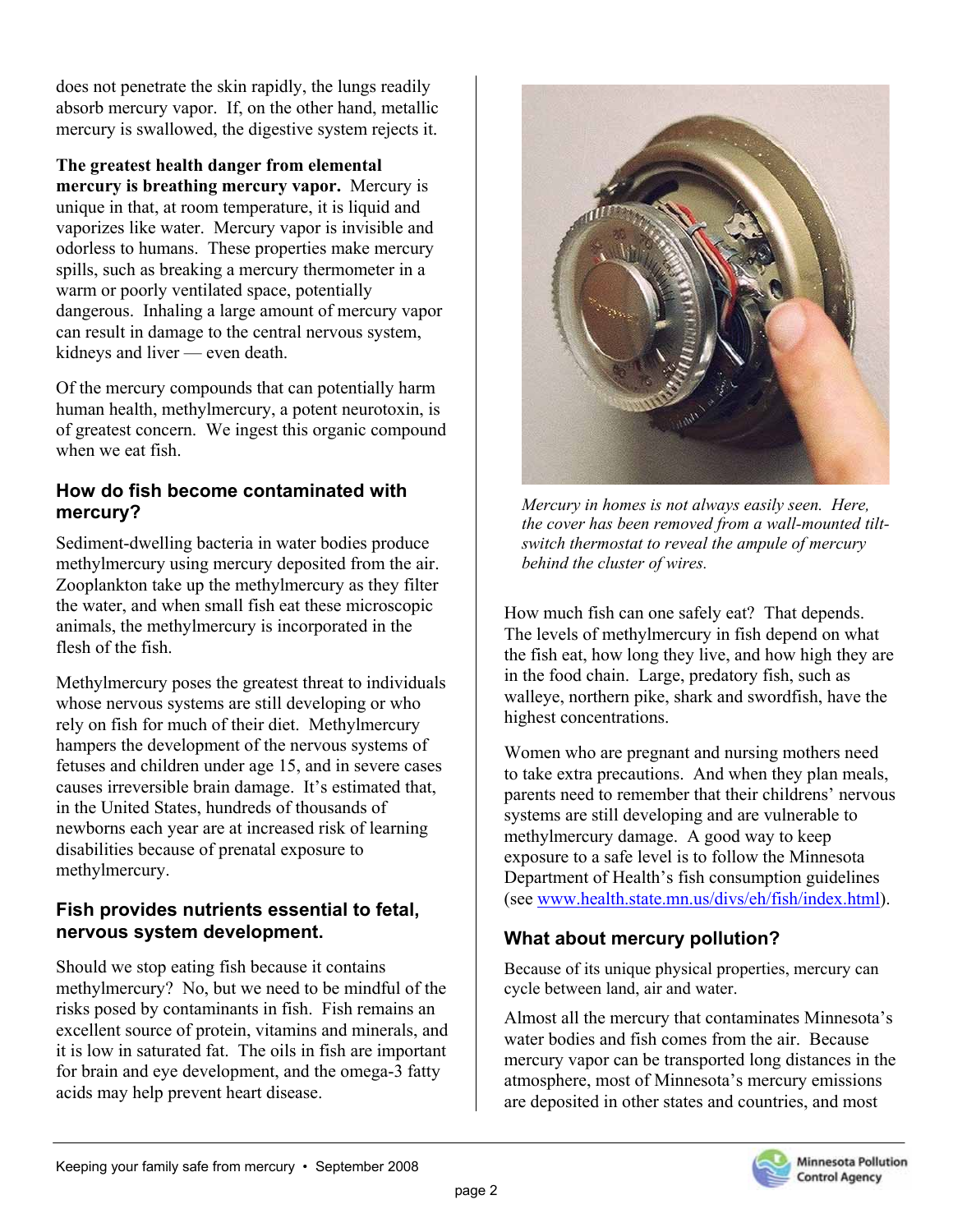of the mercury that's deposited in Minnesota originates elsewhere. An explanation of sources of mercury pollution in Minnesota is at www.pca.state.mn.us/publications/p-p2s4-06.pdf. Thirty percent of the mercury that is deposited from the atmosphere in Minnesota comes from natural processes, such as forest fires and volcanic activity around the world. The rest is from human activities, including burning fossil fuels to generate electricity, heat homes and power vehicles; metal production; the disposal of mercury-contaminated trash; and the purposeful use of mercury (such as in fluorescent bulbs, button batteries, and dental amalgams).

#### **Protect your family and the environment from mercury.**

#### **Properly dispose of mercury-containing products and devices.**

Take mercury-containing products and devices that you find in your home to a household hazardous waste collection site so the mercury can be recycled. To find out where the site for your county is, go to www.pca.state.mn.us/publications/p-p2s4-06.pdf or call (800) 657-3843 or (651) 296-3417.

Recycle mercury-containing fever and kitchen thermometers, thermostats, barometers, blood pressure cuffs, spent fluorescent tubes and bulbs, and old toy chemistry sets.

Make sure old household appliances, such as washers, which may contain mercury tilt switches and gauges, are recycled properly.

#### **Buy mercury free.**

Avoid products that contain mercury. Minnesota law requires that all such products be labeled, but not all manufacturers are aware of this requirement. Mercury-free substitutes exist for just about everything. Look for these alternatives:

- alcohol (red bulb) and digital thermometers;
- electronic thermostats:
- digital barometers, blood pressure cuffs, or other gauges; and
- mercury-free fishing gear (such as tip-ups).



*Breakage of mercury fever thermometers is the most common cause of mercury spills in homes. Replace all mercury thermometers and other mercury-bearing devices in your home with non-mercury alternatives.* 

Should a family member need a dental cavity filled, ask your dentist about using a mercury-free composite instead of mercury amalgam. Although more and more dentists have mercury separators, mercury emissions from dental clinics still account for a lot of the mercury that goes to municipal wastewater- (sewage-) treatment plants.

Exercise caution when buying old applicances, tools, toy chemistry sets, and boxes of miscellaneous items at garage sales, auctions and flea markets. They or their components could contain mercury.

#### **Conserve energy.**

Using less energy at home will not only save you money, it will also help reduce mercury pollution. That's because coal contains trace amounts of mercury and when electrical power plants burn coal, mercury is released to the atmosphere. Conserving energy reduces the amount of coal that power plants must burn to meet demand.

The Minnesota Department of Commerce has information on home energy conservation. For information about the following and other